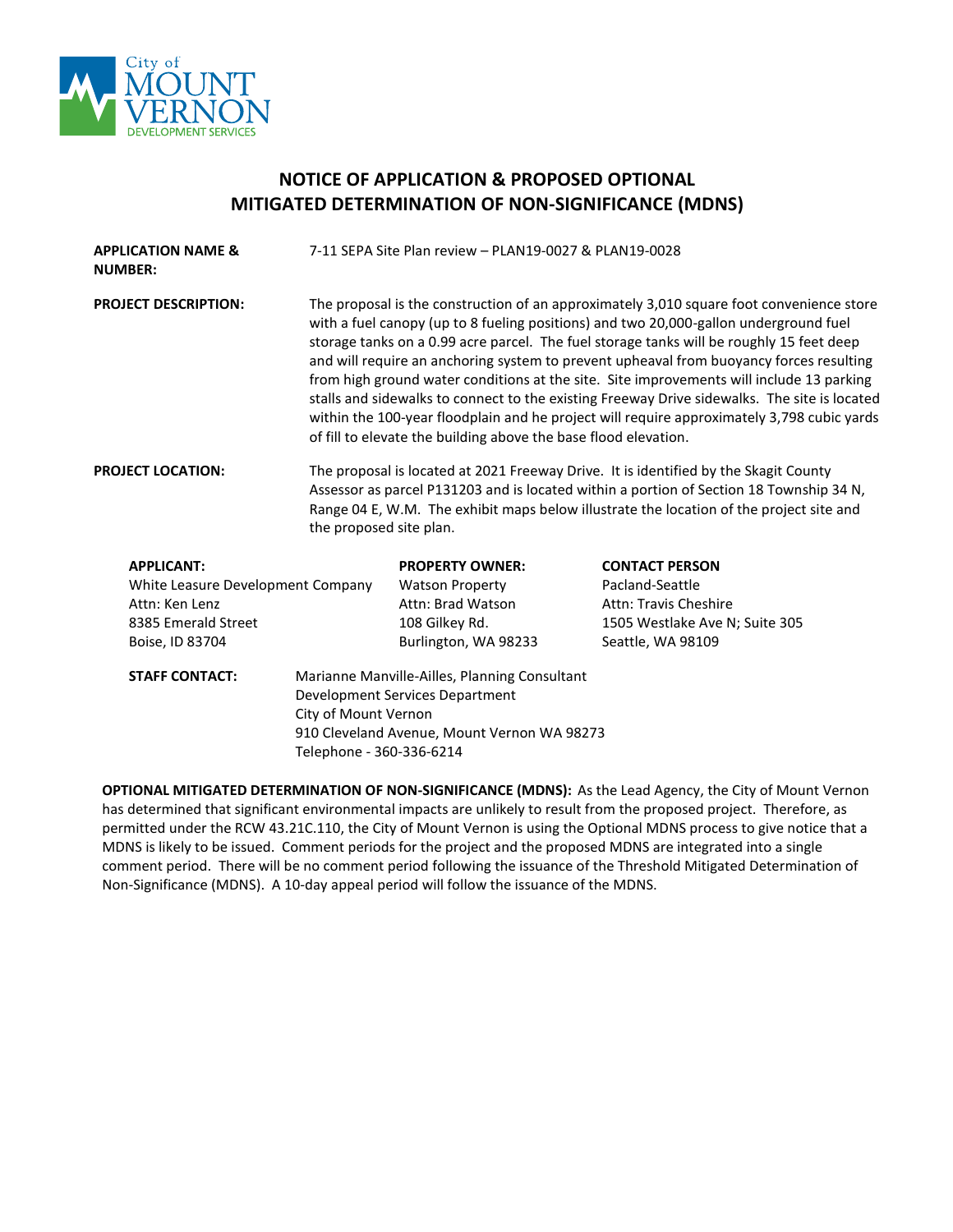



Site Plan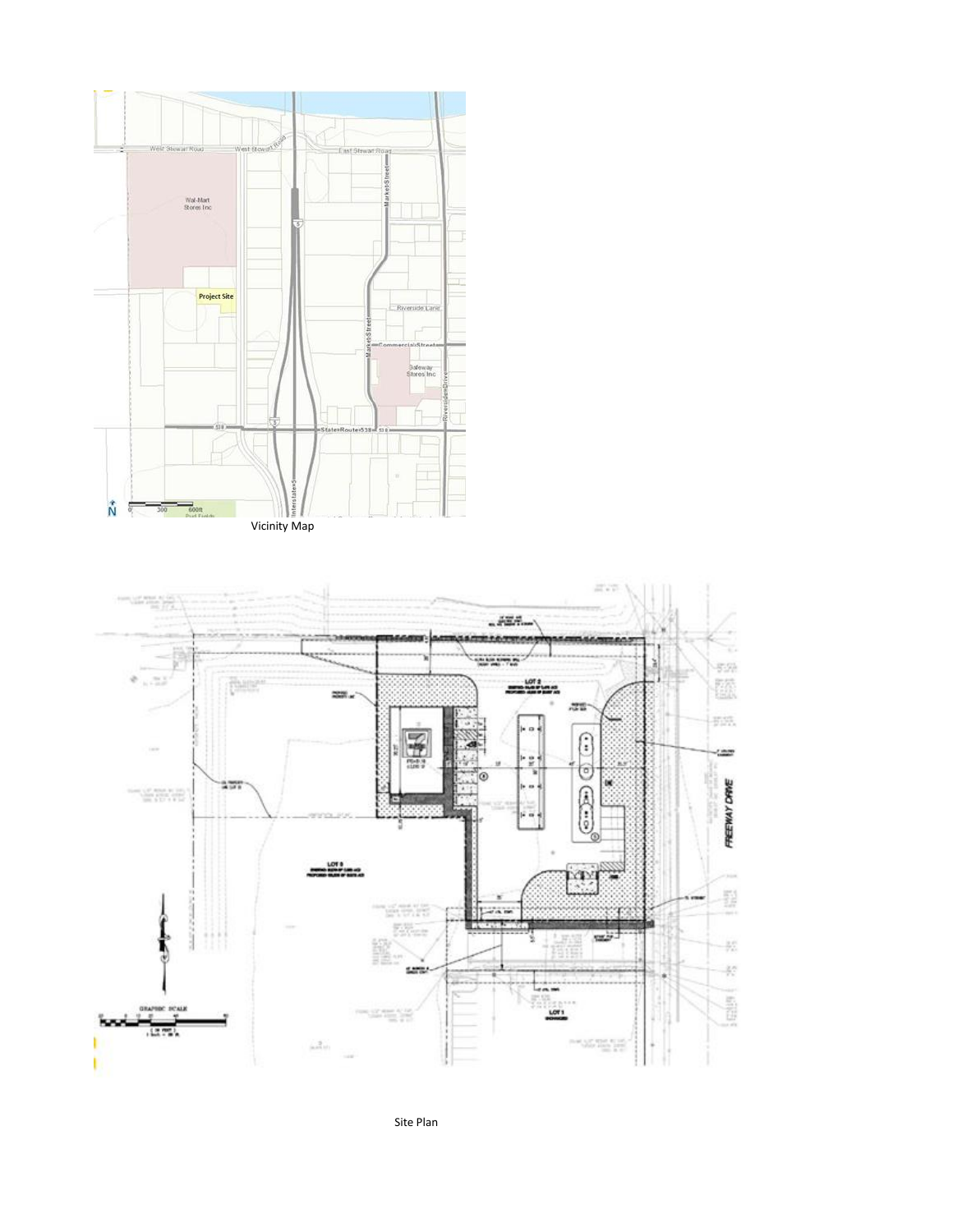| <b>DETAILS:</b>                               |                               |                                                           |                   |  |  |
|-----------------------------------------------|-------------------------------|-----------------------------------------------------------|-------------------|--|--|
| <b>Permit Application Date:</b>               | February 13, 2019             | <b>Counter Complete:</b>                                  | February 13, 2019 |  |  |
| <b>Technically Complete:</b>                  | April 3, 2019                 |                                                           |                   |  |  |
| <b>Permits/Review Requested:</b>              | SEPA Review; Site Plan Review |                                                           |                   |  |  |
| <b>Other Permits that may be</b><br>Required: |                               | Boundary Line Adjustment, Fill and Grade; Building Permit |                   |  |  |

## **CONSISTENCY OVERVIEW:**

| Zoning:                                                                         | $C-2$                                                                                                                                                                                                                                                             | <b>Comprehensive Plan:</b> | Retail Malls & General |  |
|---------------------------------------------------------------------------------|-------------------------------------------------------------------------------------------------------------------------------------------------------------------------------------------------------------------------------------------------------------------|----------------------------|------------------------|--|
|                                                                                 |                                                                                                                                                                                                                                                                   |                            | Commercial             |  |
| <b>Environmental Documents</b><br>that Evaluate the                             | SEPA Checklist; Geotechnical report prepared by Zipper Geo Associates 12-14-2018;<br>Phase I and II Environmental Site Assessment prepared by Zipper Geo Associates 9-24-2018                                                                                     |                            |                        |  |
| <b>Proposed Project:</b>                                                        | and 10-19-2018; Archaeological Monitoring and Treatment Plan prepared by ASM Affiliates<br>4-2019; radio Frequency Analysis prepared by Hatfield & Dawson 12-2018; Wetland<br>Reconnaissance prepared by Altman Oliver Associates, Inc. 12-2018.                  |                            |                        |  |
| <b>Development Regulations</b><br><b>Used for Project</b><br><b>Mitigation:</b> | The project is subject to the City's SEPA Code, Critical Areas Ordinance, the Comprehensive<br>Plan, Subdivision and Zoning Code, Drainage, Engineering and Concurrency Requirements<br>and other applicable local, state and federal regulations as appropriate. |                            |                        |  |

## **CONDITIONS BEING CONSIDERED TO MITIGATE ENVIRONMENTAL IMPACTS:**

- 1. Stone columns (rammed aggregate piers) will be use to mitigate against soil static settlement and seismically induced liquefaction.
- 2. Appropriate BMPs to limit erosion must be included in the stormwater pollution prevention plan that will be prepared for the construction of the facilities.
- 3. The site will be watered during construction to minimize dust.
- 4. The fueling station will comply with all federal, state and local air quality regulations.
- 5. Stage I and II vapor recovery will collect gasoline vapors associated with fueling activities.
- 6. The building finished floor must be one foot above Base Flood Elevation (BFE).
- 7. The project must incorporate water quality and oil control facilities.
- 8. Appropriate BMPs to limit impacts to water quality must be included in the stormwater pollution prevention plan that will be prepared for the construction of the facilities.
- 9. Appropriate workplace training and contingency plans will be implemented for work around fueling facilities.
- 10. Light and glare impacts will be mitigated through fixture placement and shielding to minimize light trespass.
- 11. The proposal is within a high risk area for cultural resources based on the Department of Archeology and Historic Preservation (DAHP) probability model. The applicant has chosen to conduct archaeological monitoring of construction excavation under a DAHP approved monitoring and treatment plan. The plan has been submitted and is subject to review and approval by DAHP. The applicant must provide documentation from DAHP as to the adequacy of the plan.
- 12. A copy of the approved monitoring plan and unanticipated discovery plan must be provided to all contractors performing ground disturbing activities and copies must be kept on site at all times.
- 13. Any person engaged in ground disturbing activity who encounters or discovers historical and/or archeological materials in or on the ground shall:
	- a. Immediately cease any activity which may cause further disturbance;
	- b. Make a reasonable effort to protect the area from further disturbance; and,
	- c. Report the presence and location of the material to the proper authorities in the most expeditious manner possible.